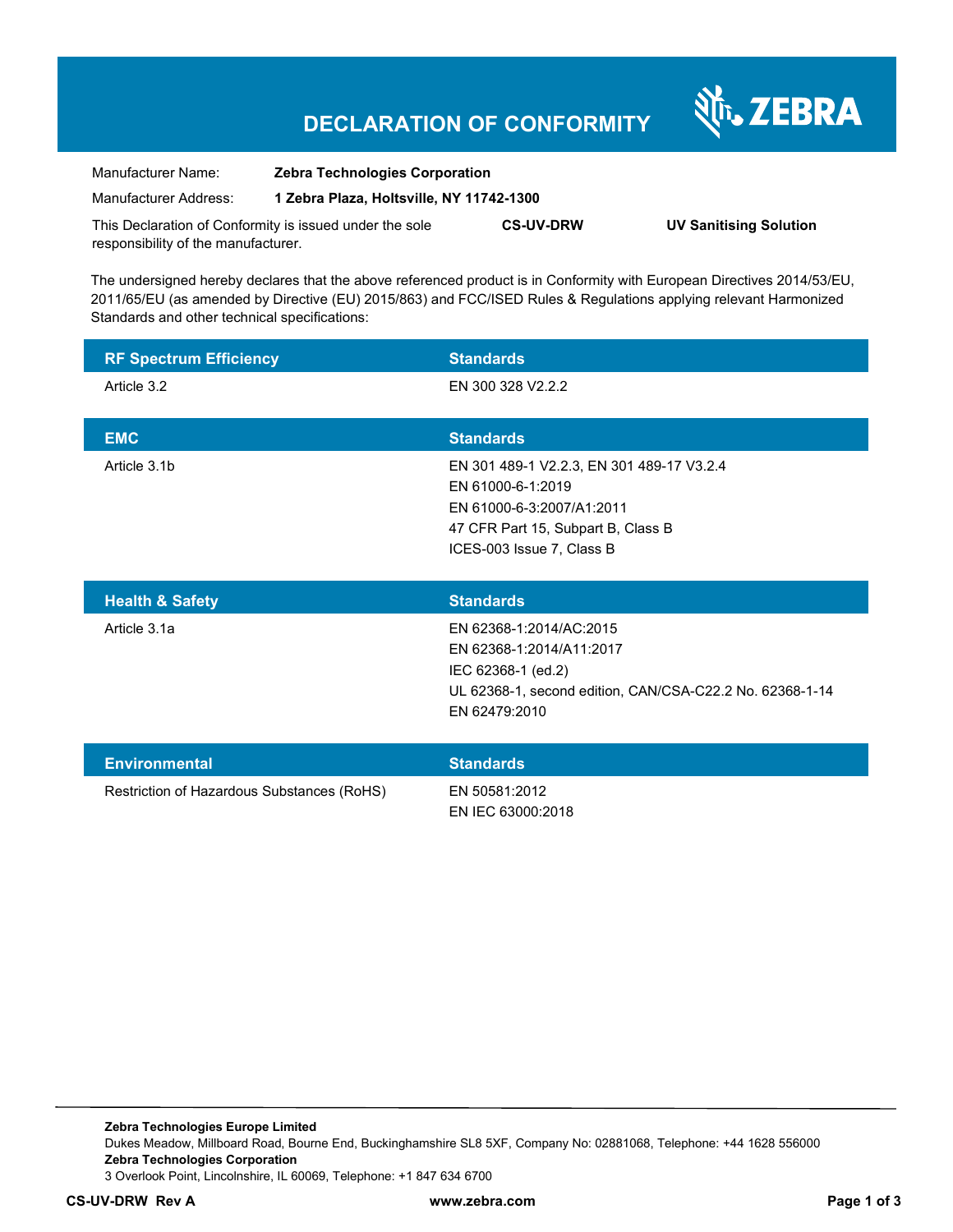

With regard to Directive 2014/53/EU, the conformity assessment procedure referred to in Article 17.2(a) and detailed in Annex II has been followed.

US company representative for FCC Supplier's Declaration of Conformity (47 CFR Part 2.1071 to 2.1077) is Larry Zhou and can be reached at **larry.zhou@zebra.com**.

#### **Signed on behalf of Zebra Technologies Corporation**

Marco Belli Place: Bourne End

*(Signature of authorized person)* Date of Affixing the CE Mark: 1 July 2021 Sr. Manager, Regulatory Date: 1 July 2021

**Zebra Technologies Europe Limited**  Dukes Meadow, Millboard Road, Bourne End, Buckinghamshire SL8 5XF, Company No: 02881068, Telephone: +44 1628 556000 **Zebra Technologies Corporation**  3 Overlook Point, Lincolnshire, IL 60069, Telephone: +1 847 634 6700